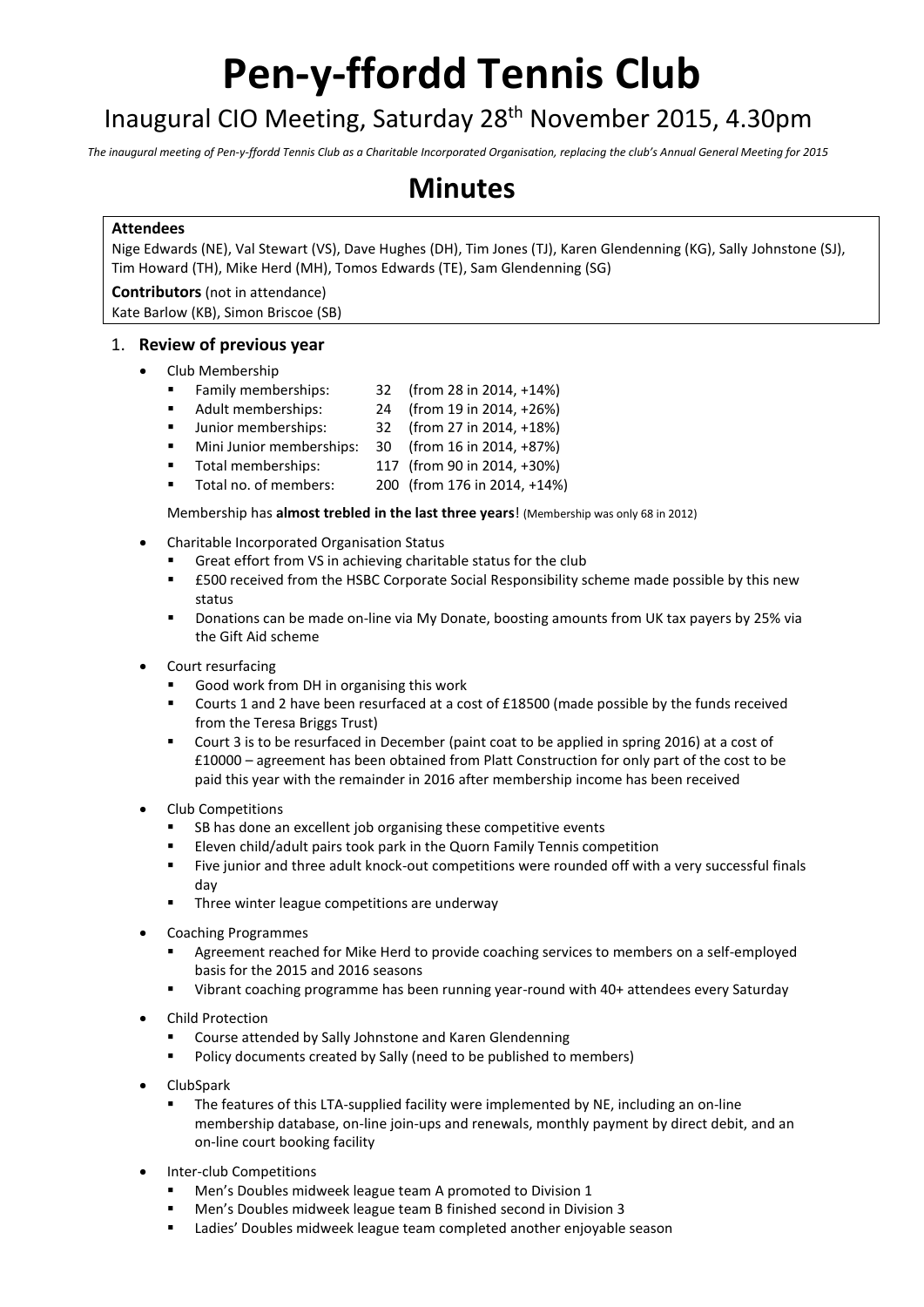## 2. **Management Committee for 2016**

| <b>Position</b>                          | <b>Current Incumbent</b> | <b>Proposed Incumbent</b> | Proposed by | Seconded by |
|------------------------------------------|--------------------------|---------------------------|-------------|-------------|
| Lead Coach                               | Michael Herd             | Michael Herd              | <b>NE</b>   | VS          |
| Chairman                                 | <b>Richard Larkins</b>   | Nigel Edwards*            | КG          | SJ          |
| Treasurer / Charity Trustee              | Tim Jones                | Tim Jones                 | DH          | TН          |
| Club Secretary                           | Nigel Edwards            | Kate Barlow               | NE          | TE          |
| <b>Membership Secretary</b>              | Kate Barlow              |                           | N/A         | N/A         |
| Club Captain                             | Dave Hughes              | Dave Hughes               | TJ          | SG          |
| <b>Internal Competitions Coordinator</b> | Simon Briscoe            | Simon Briscoe             | MН          | <b>NE</b>   |
| Charity & Legal Officer                  | Val Stewart              | Val Stewart               | SJ          | TJ          |
| <b>Child Protection Officer</b>          | Sally Johnstone          | Sally Johnstone           | КG          | TН          |
| Clubhouse Coordinator & Charity Trustee  | Karen Glendenning        | Karen Glendenning         | <b>NE</b>   | VS          |
| Committee Member & Charity Trustee       |                          | Tim Howard                | VS          | TE          |
| Junior Representative                    | <b>Tomos Edwards</b>     | <b>Tomos Edwards</b>      | <b>NE</b>   | ΤJ          |

\* Also Charity Trustee

#### 3. **Membership Subscription Fees**

*Summary of annual fees during current subscription year*

- Adult: £90 (aged 18+ not in full-time education)
- Adult Addl: £55 (additional adult at same address)
- Family: £145 (one or two adults plus any children at the same address)
- Student: £45 (aged 18-22 in full-time education)
- Junior: £40 (first child aged 9-18)
- Junior Addl: £25 (additional child aged 9-18 at same address)
- Mini Junior: £20 (first child aged 8 or under)
- Mini J Addl: £15 (additional child aged 8 or under at same address)

*For the first time ever members were allowed to pay over six months by monthly direct debit, via ClubSpark*

#### **Agreed changes**:

- Increase the Adult Additional fee by £5 to £60 so that it represents a discount of exactly one-third off the full £90 Adult fee
- Increase Family membership fee by £5 in line with this (i.e. £90+£60), which also makes the monthly direct debit amount a round figure i.e. £25 per month over 6 months (£145 divided by 6 is £24.166666!)
- Adjust other fees as required to obtain round monthly figures in all cases
- Make payment over 12 months available to members who renew before the middle of April 2016 this makes Family membership a very affordable £12.50 per month and allows members to spread the cost over a whole year, whilst ensuring the whole fee is still collected within the membership year

#### Structure for new subscription year 2016-17

| Membership        |                                                             | Annual | 6 mthly | 12 mthly |
|-------------------|-------------------------------------------------------------|--------|---------|----------|
| Name              | Membership Detail                                           | Fee    | pmts    | pmts     |
| Adult             | aged 18+ not in full-time education                         | £90    | £15.00  | £7.50    |
| Adult additional  | second and subsequent adult at same address; children free  | £60    | £10.00  | £5.00    |
| Family            | one or two adults plus all children at the same address     | £150   | £25.00  | £12.50   |
| Student           | aged 18-22 in full-time education                           | £45    | £7.50   | £3.25    |
| Junior            | first child aged 9-18                                       | £42    | £7.00   | £3.50    |
| Junior additional | second and subsequent child aged 9-18 at same address       | £27    | £4.50   | £2.25    |
| Mini Junior       | first child aged 8 or under                                 | £21    | £3.50   | £1.75    |
| Mini J additional | second and subsequent child aged 8 or under at same address | £15    | £2.50   | £1.25    |

#### 4. **Guest Fees 2016-17**

Guest fees are currently £4 per session, £5 per Club Play session Court hire is exceptionally available at a cost of £8 per hour

**Agreed** to maintain fees at the current levels

### **Agreed** to offer attendance at one Club Play session free-of-charge

#### 5. **Club accounts**

The club's treasurer, TJ, has been in touch with an accountant who has agreed to verify the accounts free-of-charge. This will not be necessary at the moment however as TJ has agreed with the accountant that the club's first accounting period as a CIO will be 18 months, meaning that the accounts will be submitted in November 2016.

**Action**: **TJ** to contact the accountant again and send the account details up to November 2015 for her to confirm that the information is in line with her expectations.